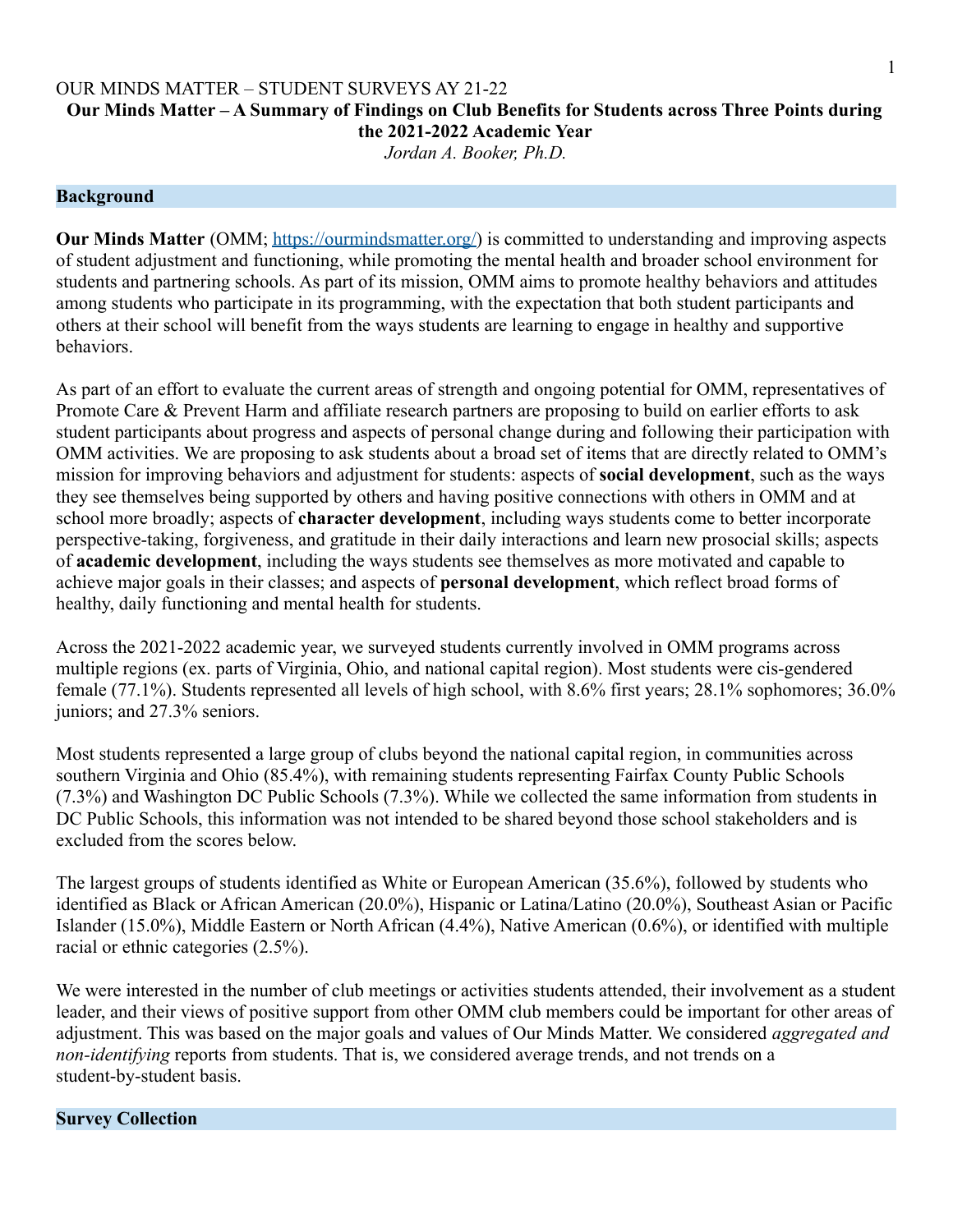We invited students currently involved in OMM clubs to complete brief surveys about their experiences across three points of the academic year: late fall 2021 (October); early spring 2022 (January); and mid-spring 2022 (March).

While we initially anticipated that most responses may be from a consistent group of students—and, hence, we could track changes *within* sets of students—surveys saw mostly unique students participating at each point. Hence, we shifted to a focus and looked at *one large group of student responses*, representing these three times over the school year when we collected surveys. We were able to do this, because the same questions were presented to students at each of the time points.

We focused on three different reports of **student involvement and thoughts about their OMM clubs**.

- **Number of Attended OMM Club Activities**: We asked students how many OMM club activities they had attended. This was based on a set of category responses (ex. Category  $1 = 1-5$  activities) rather than a specific number from students. On average, students had completed between 6 and 10 club meetings or activities by the time they were completing surveys.
- **Whether Students were Peer Leaders**: We asked whether students held a leadership role in their OMM club. About 40% of participating students were student leaders.
- **Perceived Social Support from Other Club Members**: We asked students four items about how they felt supported by others in their OMM clubs. A sample item reads, "OMM Members really try to help me."
	- o Students were asked how much they agreed with each statement on a 1 (Very strongly disagree) to 7 (Very strongly agree) scale. We took an average score between these four items.
	- o The average score across all students was 5.17. On average, students were a bit higher than the middle value for these items.

We asked students about a set of outcomes we expected to be tied to their OMM club involvement:

- **Academic self-efficacy**: students' confidence in handling demanding academic tasks and assignments
	- o Students responded to five items about their confidence in completing school-related challenges. We took the average score across those items.
	- o They responded with how true each statement was for them  $(1 = Not at all true; 5 = Very true)$
	- o Sample item: I'm certain I can figure out how to do the most difficult class work.
- **Mindfulness**: students' use of mindfulness approaches in managing emotions and challenging situations
	- o Students responded to two items about their uses of mindfulness approaches. We took the average score across those items.
		- o Students were asked how often these approaches in their lives  $(1 =$ Almost never;  $5 =$ Almost always)
	- o Sample item: When something upsets me, I try to keep my emotions in balance.
- **Compassion**: students' kindness and consideration toward others
	- o Students responded to two items about showing care and kindness toward others. We took the average score across those items.
	- o Students were asked how true these statements were for them  $(1 = Definitely false; 7 =$ Definitely true)
	- o Sample item: When I hear about someone going through a difficult time, I feel a great deal of compassion for them.
- **Gratitude**: students' appreciation for the good things and people in their lives
	- o Students responded to three items about their appreciation for the good in their lives. We took the average score across those items.
	- o Students were asked how much they agree with each statement  $(1 =$  Strongly disagree;  $7 =$ Strongly agree)
	- o Sample item: If I had to list everything that I felt grateful for, it would be a very long list.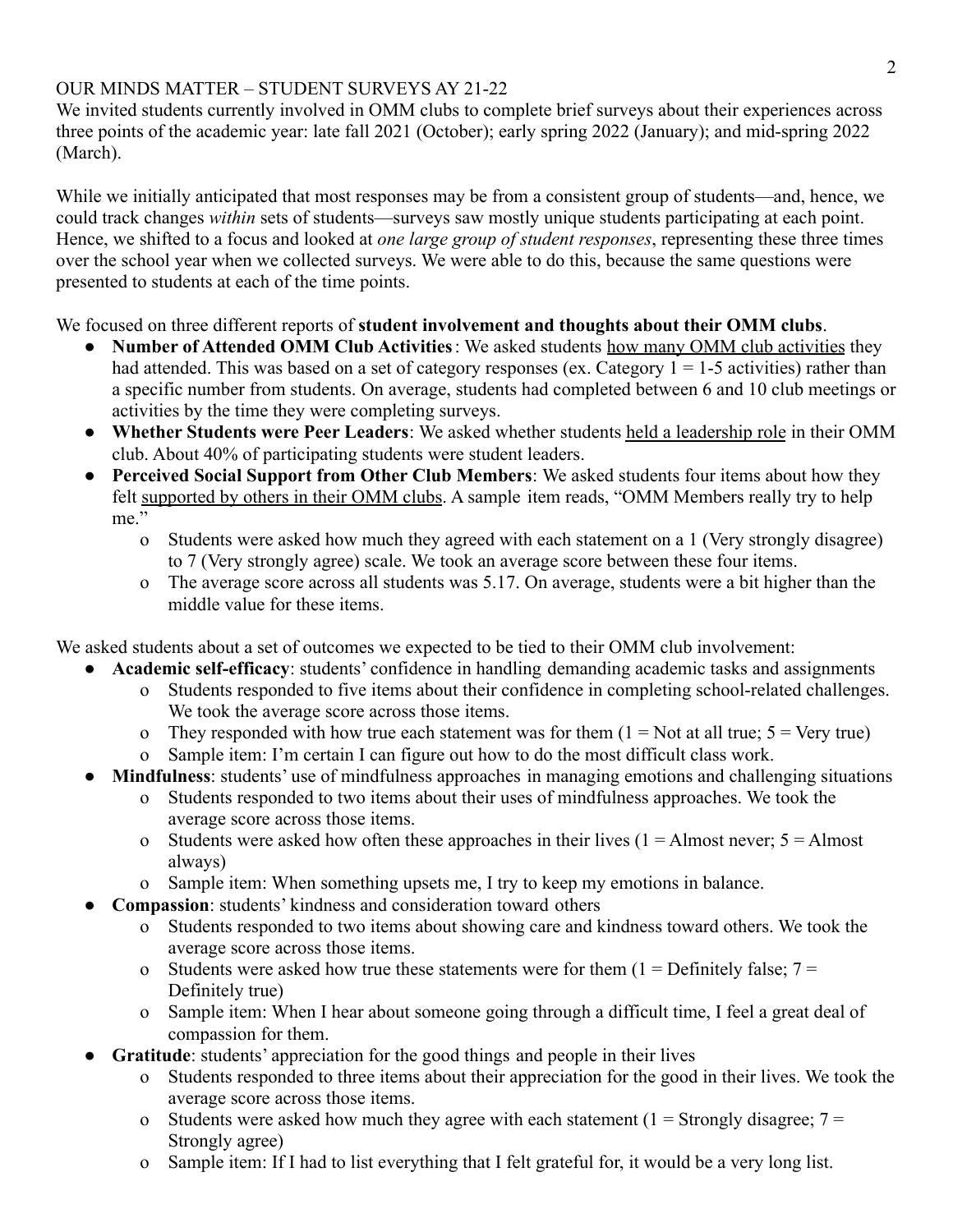- **Life satisfaction**: students' positive views on the directions of their lives
	- o Students responded to a single statement about finding satisfaction in their lives
	- o "I like how my life is going."
- **Support-seeking**: students' general openness to reaching out to others for emotional and social support when overwhelmed
	- o Students responded to four statements about their comfort reaching out to others in times of need and stress. We took the average score across those items.
	- o Students were asked how true each statement was for them  $(1 = Definitely not true; 4 =$ Definitely true)
	- o Sample item: When solving my own problems other people's advice can be helpful.
- **Basic need satisfaction**: the extent students' OMM club involvement made them feel fulfilled in major goals for 1) *autonomy* (being able to make their own decisions); 2) *competence* (achieving goals they set out to accomplish); and 3) *relatedness* (having positive relationships with others)
	- o Students responded to 12 total items. Four items addressed autonomy. Four items addressed competence. Four items addressed relatedness. We formed three average scores—one for each category of need satisfaction.
	- o Students were asked how true these statements were for them  $(1 = Definitely not true; 7 =$ Definitely true)
	- o Sample items: I feel like I can make a lot of input into deciding how the work in my OMM club gets done; I really like the people I am in my OMM club with
- **Recent stresses**: the extent students felt pressure or stress in major areas, including 1) *school stresses*; 2) *home stresses*; 3) *peer pressure*; and 4) worries or *uncertainty about the future*
	- *o* Students responded to 12 total items. Three items addressed school stresses. Three items addressed home stresses. Three items addressed peer pressure. Three items addressed worries about future uncertainty. We formed four average scores—one for each category of stress.
	- *o* Students were given a list of items or situations and asked how stressful each was in their lives (1  $=$  Not at all stressful or is irrelevant;  $5 =$  Very stressful)
	- *o* Sample items: Keeping up with schoolwork; Disagreements between your parents or guardians; Being bothered for not fitting in; Having to make decisions about future work or education
- **Resilience**: ways students tend to quickly recover from setbacks or challenges in life
	- o Students responded to 3 total items about their tendency to recover from stresses and setbacks. We took the average score across those items.
	- o Students indicated how much they agreed with each statement ( $1 =$  Strongly disagree;  $5 =$ Strongly agree)
	- o Sample item: I tend to bounce back quickly after hard times.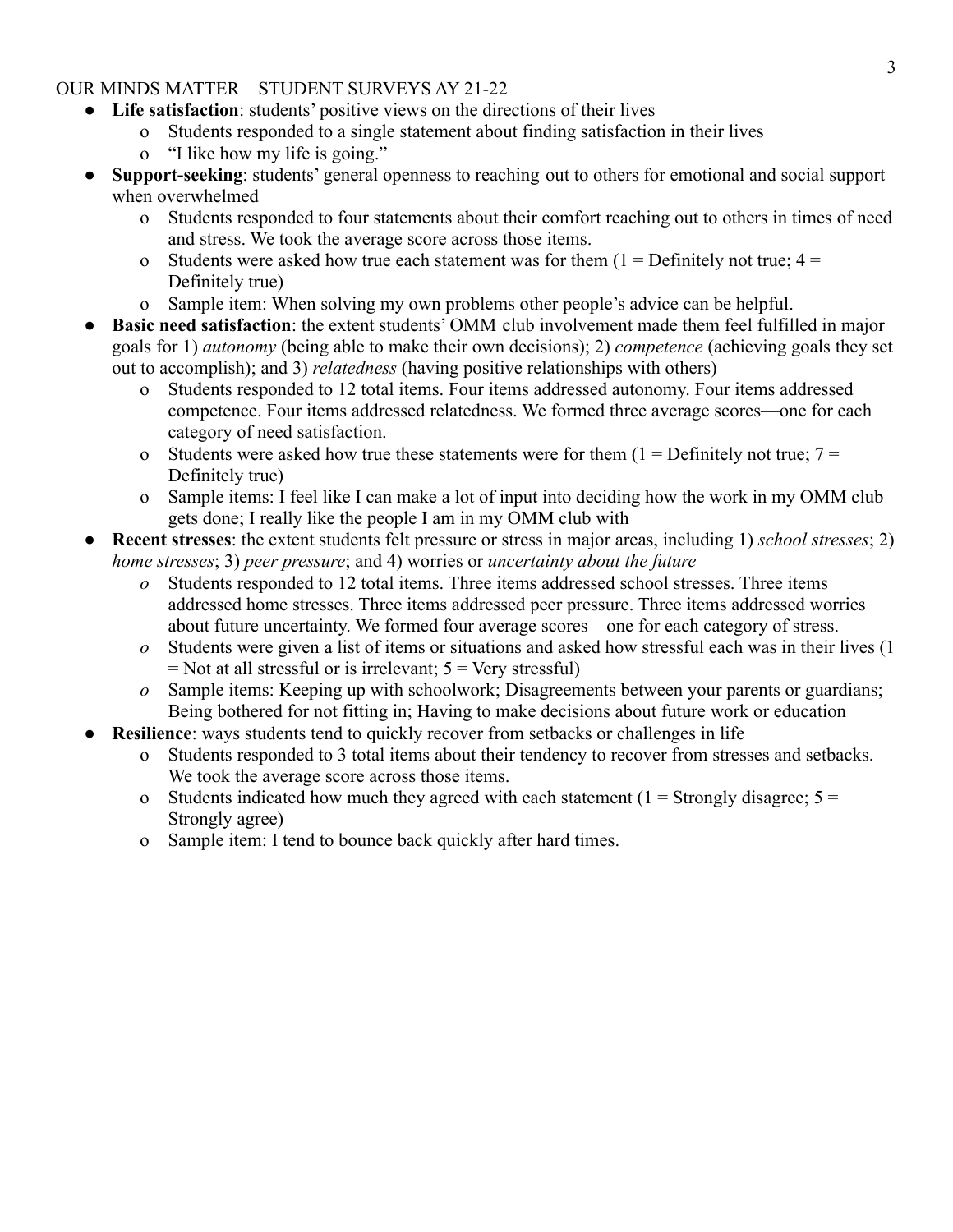#### OUR MINDS MATTER – STUDENT SURVEYS AY 21-22 **Did students' reports tend to differ, if they were participating at a different point in the school year?**

Our first analysis tested whether students differed in any sets of reports given the survey time point (Ex. Whether students reporting in the fall differed from those reporting in the spring). With the exception of

resilience  $(F(2, 134) = 3.92, \eta^2 = .06, p = .022)$ , there was no evidence of student reports differing in a large and systematic way between time points. Students' early spring 2022 reports of resilience were lower on average than other time points.

## **Table 1**

*Average Survey Report given Time of Year* Range of Possible Scores October 2021  $(n = 44)$ January 2022  $(n = 97)$ March 2022  $(n=38)$ Number of Attended OMM Club Activities  $1-8$  2.64 2.57 2.85 OMM Leadership (%)  $-$  43% 37% 45% OMM Club Support  $1 - 7$  5.15 5.16 5.20 Academic Self-Efficacy  $1-5$  4.11 3.94 4.21 Mindfulness  $1-5$   $3.61$   $3.65$   $3.63$  $1 - 7$  6.31 6.22 6.10 Gratitude  $1 - 7$  5.69 5.59 5.73 Life Satisfaction  $1-7$  5.00  $4.45$  4.75 General Support-Seeking  $1 - 7$   $2.83$   $3.08$   $3.02$ Autonomy  $1-7$  5.21 5.26 5.28 Competence  $1 - 7$  4.90  $4.82$  4.85 Relatedness  $1-7$  5.19 5.25 5.26 School Stresses  $1 - 5$   $3.43$   $3.65$   $3.70$ Home Stresses  $1-5$   $3.19$   $3.17$   $3.15$ Peer Pressures  $1 - 5$  2.64 2.61 2.43 Future Uncertainty  $1-5$  4.16  $3.94$  3.94  $3.94$ Resilience  $1 - 5$  2.93 2.59 3.04

*Note*. The Number of Activities OMM Club Activities reflects categorical values ranging from 1 (1 to 5 activities) to 8  $(60+$  activities).

## **To what extent were OMM items related?**

We tested how each OMM engagement item might be related, expecting that these would be complementary for students. Indeed, we saw support for this. Students who were in leadership roles also tended to attend more OMM activities (Mean Difference in ratings = 1.21;  $d = 1.79$ ,  $p = .001$ ) and felt better supported by club members (Mean Difference in ratings = .46,  $d = .44$ ,  $p = .007$ ). Figure 1 shows these differences as well.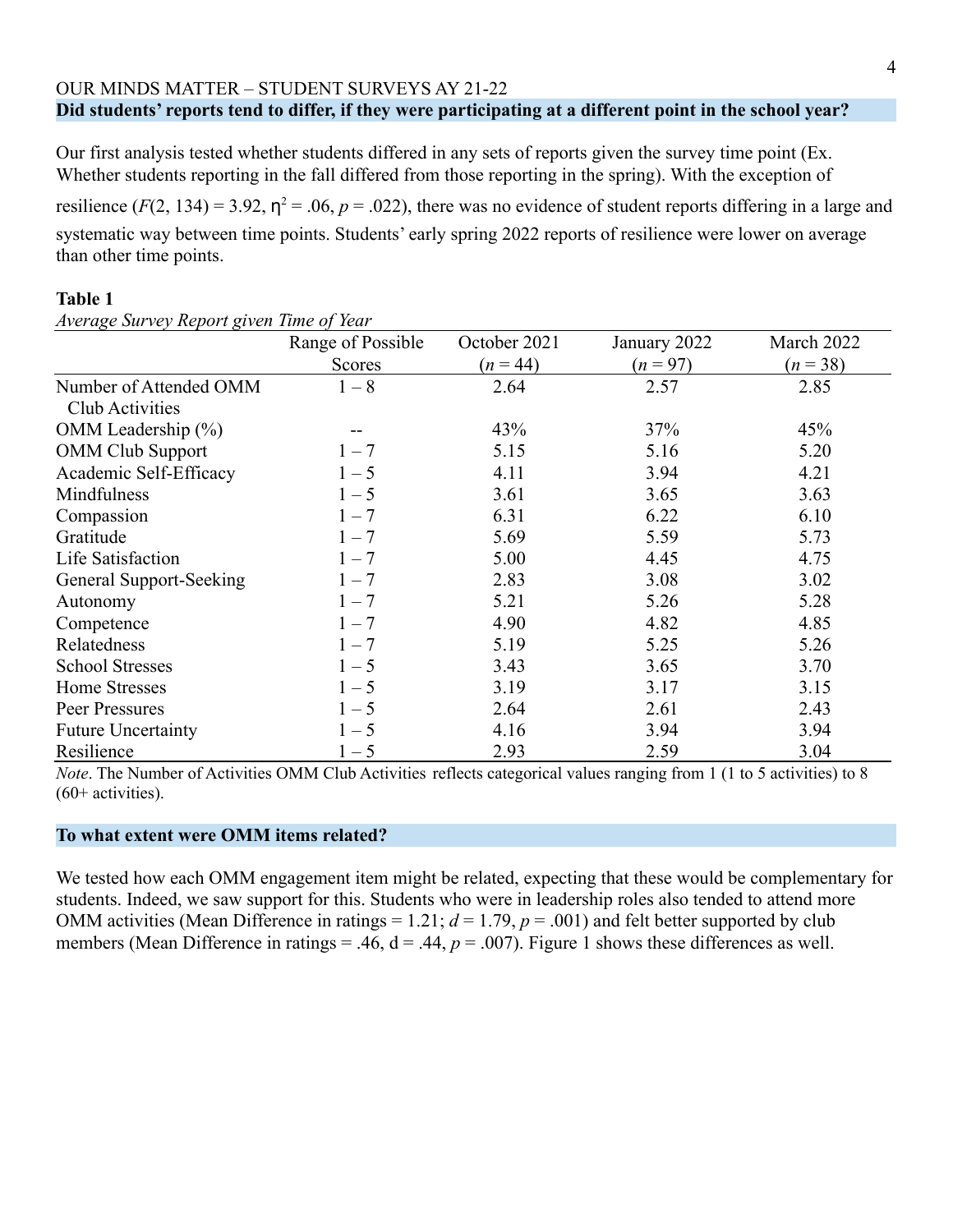

**Figure 1**. Students' average club activities to-date and average perceived club support, given leadership role within OMM clubs. Student leaders tended to be involved in more club activities relative to peers and tended to report feeling a bit more supported by club members.

Further, there was an overall positive association between the number of attended club activities and perceived OMM club support ( $r = 0.26$ ,  $p = 0.011$ ). Figure 2 shows a scatterplot between attended OMM activities and perceived support from OMM club members. Because we did not test for change *within* students, we can't point to possible directionality here – whether spending more time in clubs helps drive increases in perceived support, or if students feeling better supported make sure to attend more club activities.



**Figure 2**. Students reports of attended club activities and perceived OMM club support.

**Were items about OMM club involvement linked to other areas of students' mental health and adjustment?**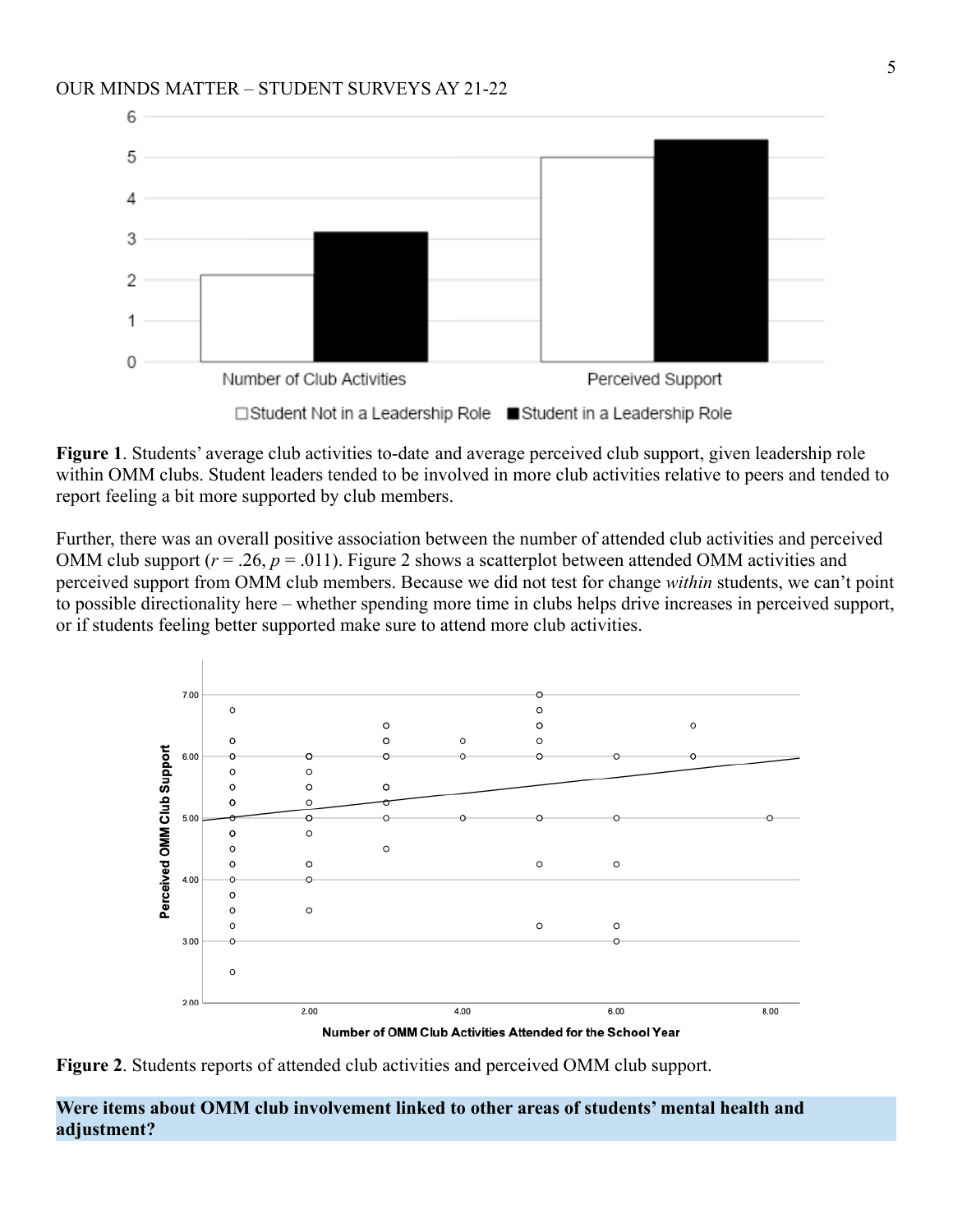We then tested the ways these three OMM club items could be associated with other reports of adjustment and functioning for students. We tested a series of *correlations* for these analyses. The scores provided range between -1 and +1 and a score closer to an absolute value of one indicates a stronger association between two variables (those closer to zero indicate a weaker association). Positive values suggest that as one item has a higher score, the other item tends to have a higher score (ex. Children's age and height are usually positively correlated). Negative values suggest that as one item has a higher score, the other item tends to have a lower score (ex. Children's age and the number of spelling errors children make are usually negatively correlated).

Historically, there are a few ways of thinking about what correlations are showing us.

- There is the **direction** of the association: positive or negative.
- There is the **confidence** we have that the correlation is not actually a fluke, and we wouldn't likely see zeros if we ran the same tests with other groups of people (this is in essence what we use *p*-values to indicate—what is the chance our findings are flukes).
- We can also think of the **strength of the association between items,** or what is called an effect size. Correlations are convenient in that they already depict effect sizes, and we would not need additional analyses for this information.
	- o Historically, we have used the cutoffs of  $r = |0.10|$  for small correlations,  $r = |0.30|$  for medium correlations, and  $r = 1.50$  for large correlations.
	- o This is a separate question to our overall confidence in correlations, since things like how many people we are studying influences our confidence in scores from tests. We can have more confidence in a smaller effect if we have more people, and we could fail to have as much confidence in a large effect if we have too few people.

| Correlations occured tomine club fields and staddies freports of fugustment |                            |                        |                     |
|-----------------------------------------------------------------------------|----------------------------|------------------------|---------------------|
|                                                                             | Number of Attended         | Taking on a Leadership | Perceived. OMM Club |
|                                                                             | <b>OMM Club Activities</b> | Role in OMM Clubs      | Support             |
| Academic Self-Efficacy                                                      | .27                        | .21                    | .04                 |
| Mindfulness                                                                 | .09                        | .00.                   | .02                 |
| Compassion                                                                  | .29                        | .11                    | .33                 |
| Gratitude                                                                   | .33                        | .14                    | .25                 |
| Life Satisfaction                                                           | .37                        | .22                    | .32                 |
| Support-Seeking                                                             | .18                        | .15                    | .35                 |
| Autonomy                                                                    | .24                        | .36                    | .67                 |
| Competence                                                                  | .16                        | .18                    | .72                 |
| Relatedness                                                                 | .17                        | .17                    | .71                 |
| <b>School Stresses</b>                                                      | $-.14$                     | $-.03$                 | .11                 |
| Home Stresses                                                               | $-.22$                     | .11                    | .09                 |
| Peer Pressures                                                              | $-.24$                     | $-.01$                 | .03                 |
| <b>Future Uncertainty</b>                                                   | $-.21$                     | $-.11$                 | .01                 |
| Resilience                                                                  | .26                        | .11                    | .10                 |

**Table 3**

*Note*. Positive scores suggest that as one measure has a higher value, the other measure tends to have a higher value. Negative scores suggest that as one measure has a higher value, the other measure tends to have a lower value. Bold values suggest there is enough evidence that our findings are unlikely to be a fluke and to be a zero instead. We tend to label correlations as small if they are |.10| to |.29|, medium if they are |.30| to |.49|, and large if they are |.50| or larger.

**Each OMM involvement item showed associations with multiple items for students.**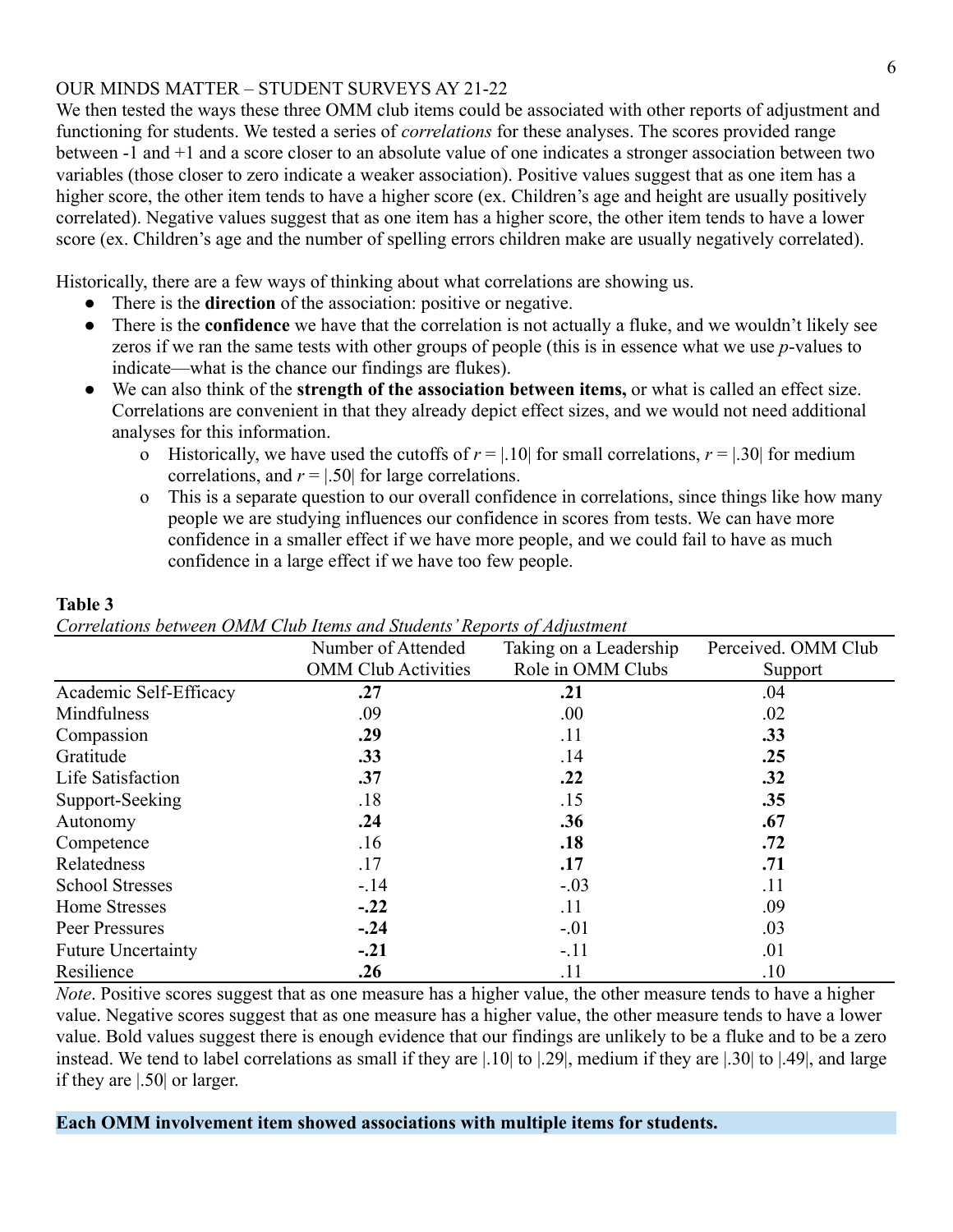- 1. Students who attended more club activities reported *greater adjustment* and *compassion toward others*, as well as better *management of stresses* at home and with friends (see Figure 3 for an example with peer pressure).
- 2. Leadership in clubs was tied to *schoolwork confidence* and feeling fulfilled with *fundamental psychological needs* (see Figure 4 for an example with academic self-efficacy).
- 3. Feeling better supported was strongly tied to *greater well-being* and fundamental *need fulfillment* (see Figure 5 for an example with autonomy).



**Figure 3**. Number of attended club activities and peer pressure.



**Figure 4**. Students' involvement in leadership roles and academic self-efficacy.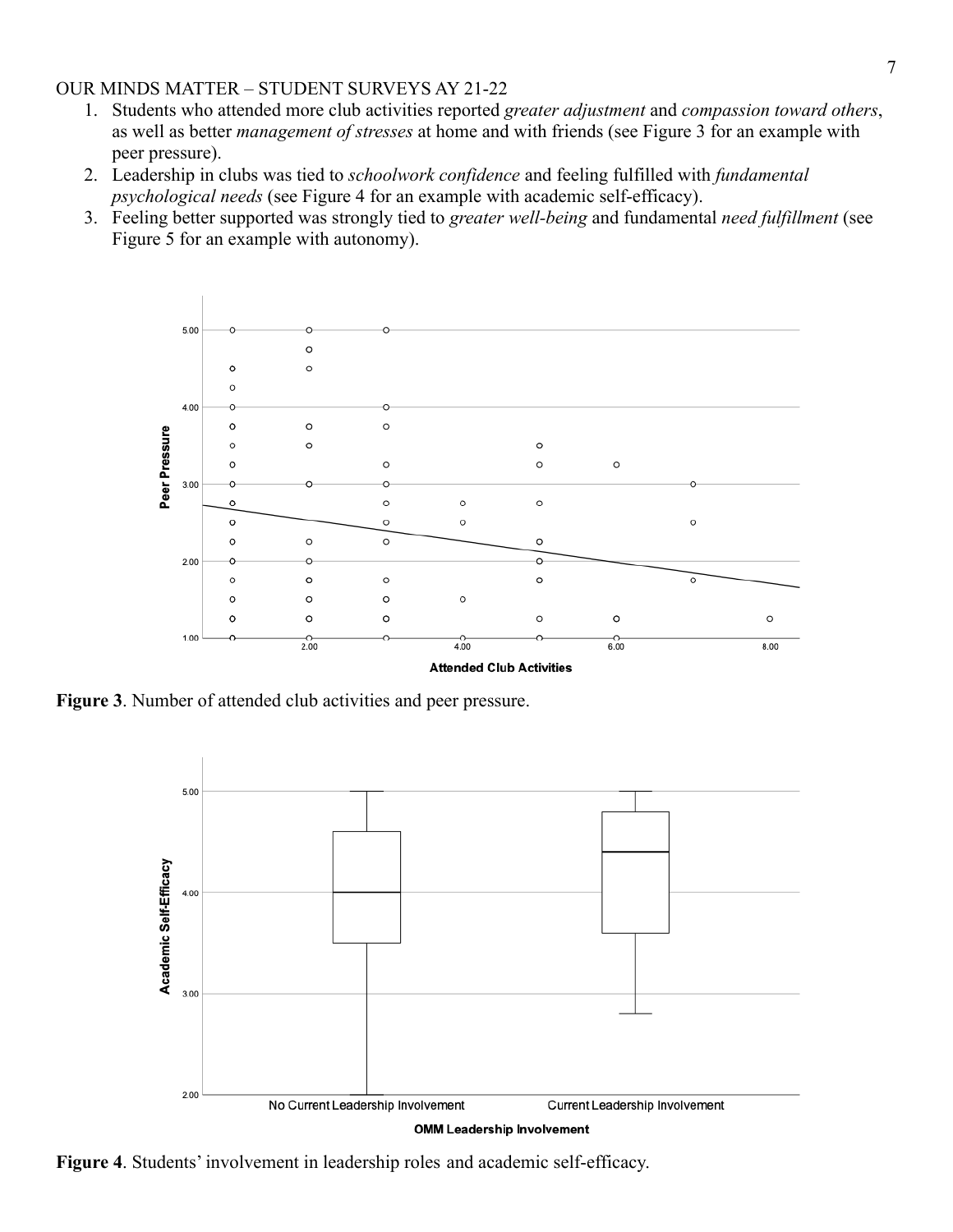



#### **Limitations and Strengths**

We are encouraged by many of the current findings, but recognize there are limitations in this work given the design of our approach and collected responses. Our recruitment approaches were limited in a few ways. We struggled to recruit as widely as we hoped, particularly from some partner clubs in regions like the national capital region. We are hoping to continue organizing steps for advertising and making contact with parents and student club members, to better share the purpose of this work and gain families' comfort and motivation for students to contribute. We hope to also continue working with school partners to ease access for students interested in contributing. There can be some barriers as different OMM clubs begin their activities at different points in the year (ex. Starting in the spring rather than the fall), but we hope to continue meeting groups as they are starting activities and making it smoother for interested students to contribute their insights. Further, we were not able to consider change within students, as we tended to have different sets of students providing information from one point in the school year to the next. We hope to find ways to appeal to students to provide multiple reports over time, so we have a clearer sense of change for students and can clarify how OMM club items might help us anticipate improvements in students' lives. We will consider ways we can better maintain contact and outreach attempts with students and try to provide simpler routes to participating for those interested.

We also recognize that there may be additional questions about the specific kinds of activities students contributed to in their clubs (ex. Working toward school wide initiatives to promote helpful behaviors and uplifting activities for peers; learning how to navigate stresses at school or home) and that these different activities might be relevant for different areas of adjustment and functioning. We are reconsidering new items that may be worth adding to this survey, while trying to balance the needs to minimize time and energy burdens on participating students.